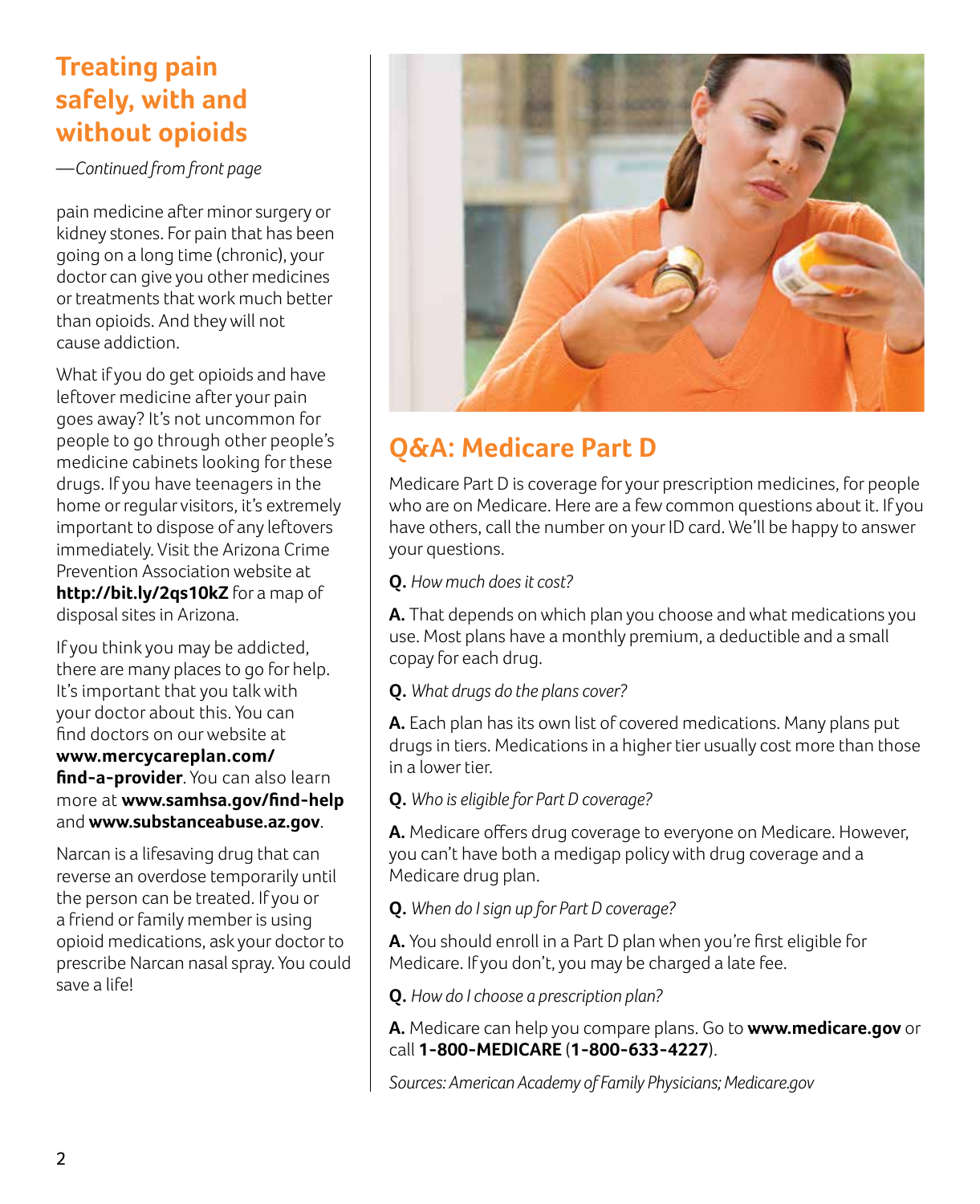### **Health care across cultures**

Beliefs. Customs. Values. They are key parts of your culture, religion or ethnic background. They help make you who you are. But what if your doctor comes from a different background? You may not share the same ideas about health, illness or medical treatment.

That doesn't mean you won't get great care. But to do so, you and your doctor should talk.

Don't let a language barrier block your road to good health. Ask for a translator.

For instance, be sure your doctor respects your views about:

- Howyou want to talk about your symptoms and other health issues
- Who should provide your treatment
- What treatments you may not want

Once your doctor knows and values your background and beliefs, it will be easier for you to stay healthy — and to get well if you get sick.

*Sources: U.S. Department of Health and Human Services Office of Minority Health; National Institutes of Health* 



## **Stay healthy: Get your flu shot**

It comes on quickly. And it can make you miserable.

You cough, sneeze and ache all over. You may have a fever too — and be very tired.

This is what the flu can do. And anyone who's had it will agree: It's best to avoid it.

Luckily, there's a simple way to keep flu away: Get a yearly flu shot. It's quick. It's easy. And it's a smart

thing to do to protect yourself and others.

The shot is advised for nearly everyone 6 months of age and older. But it's especially important for people at high risk for flu complications. This includes:

- Those with ongoing health problems
- Pregnant women
- People 65 and older
- Children younger than 5 years old

Ask your doctor if and when you should get a flu shot.

*Sources: American Academy of Family Physicians; Centers for Disease Control and Prevention* 

**Health tip:** Call your doctor if your fever won't go down. Also call if you have:

- Trouble breathing
- Chest pain

• A cough that makes it hard to sleep

## **PCMH Corner**  What is a PCMH?

Mercy Care Plan's provider network includes primary care doctors who are part of a new model of care called patient-centered medical homes (PCMH). When you choose to be a part of a PCMH, you will have a dedicated health care team. Their goal is to work with you to keep you healthy. They will make referrals; help arrange your care from labs, radiologists and specialists; and make sure you understand your health care information. If you need help, your team can help you with creating a plan to get back on track.

#### **Good news**

Your primary care doctor is a part of our PCMH care model. That means you already have a team of doctors, nurses and care specialists ready to help you. Ask your doctor for more information today.